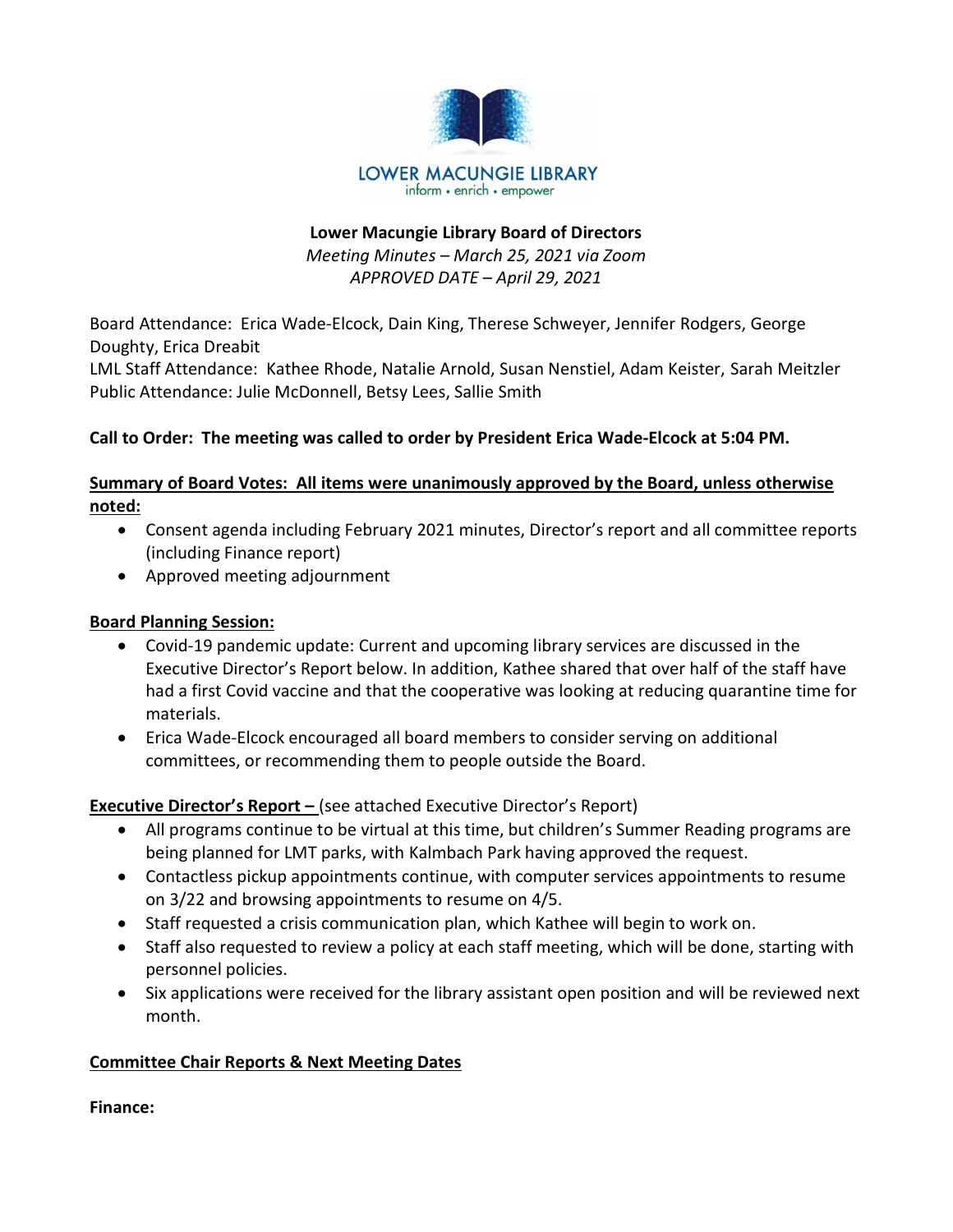- The audit has been completed, with the auditor finding no major problems, just noting some comments about how to list the capital campaign on financial reports. Therese will do a financial review of the statements for the auditor, and the auditor should hopefully attend the April board meeting.
- Finance committee will then work on how to handle the surplus we have for 2020 and make a recommendation to the board in April or May.
- The Library received an additional \$8852.11 from 2020 tax revenue, for a total of \$603,852.11, which exceeds the expected revenue of \$584,000.
- Next meeting April 26 at 5:00 PM on Zoom

## Personnel:

- Committee discussed feedback from staff on the Covid policy.
- Kathee is in the midst of doing staff performance evaluations.
- Next meeting April 23 at 12:00 PM on Zoom

## Marketing

- No report
- Next meeting TBD

## Facilities:

- No report
- Snow removal from emergency door was resolved, and Kathee reports that the current issue is ants. She has reported this to the township and they have sent personnel to investigate.
- Next meeting TBD

## Friends of LML Update:

- No report
- Next meeting TBD

## Technology:

- Committee did not meet, but is down one member, so new members would be appreciated, and Natalie is looking to get a meeting together sometime in the next few months.
- Next meeting TBD

## Nominating:

- A few applications have been received, and the application will stay on the Township's website through March 31.
- Committee will review them and then a nomination is planned for the April board meeting.
- Next meeting TBD

# Strategic Planning:

• Next meeting - TBD

## Old Business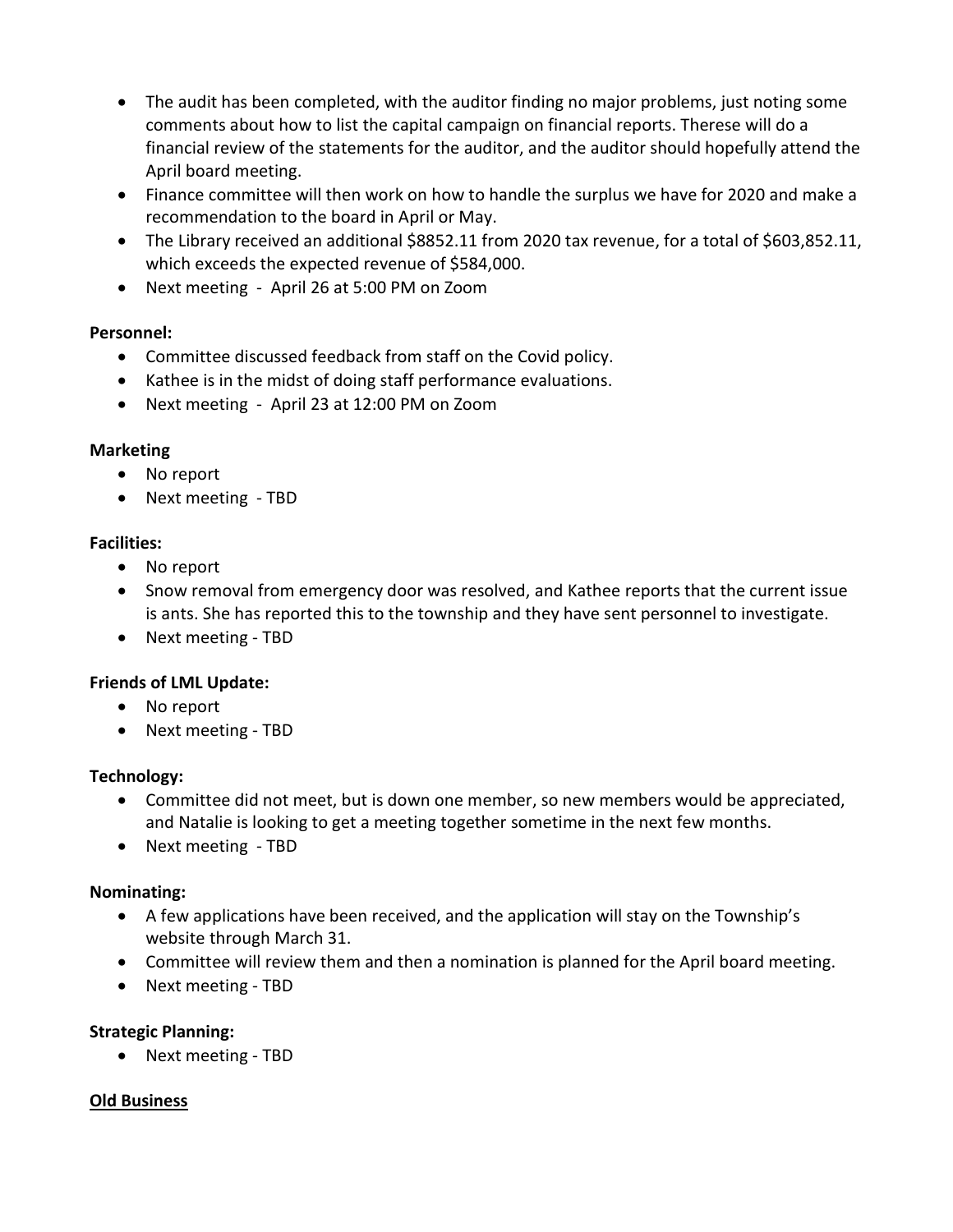- Reminder to board members to complete the annual conflict of interest form, located online in the Box in the Finance Committee folder.
- Possibility of LML becoming the District Library. Kathee reported that the Parkland Board of Trustees is also considering this, but she feels that LML is better positioned to take on this role. A formal proposal was requested from Kathee about this, including financial and staffing information, for review by the board
- Township continues to be unresponsive about the lease agreement. We will continue to press them on this issue.

#### New Business

• None

#### Public Comment

• None

Meeting was adjourned at 5:47 pm

#### ACTION ITEMS WITH DUE DATES

Next Meeting: Thursday, April 29 at 5:00 pm on Zoom (Natalie will send a link before the meeting)

Respectively submitted: Erica Dreabit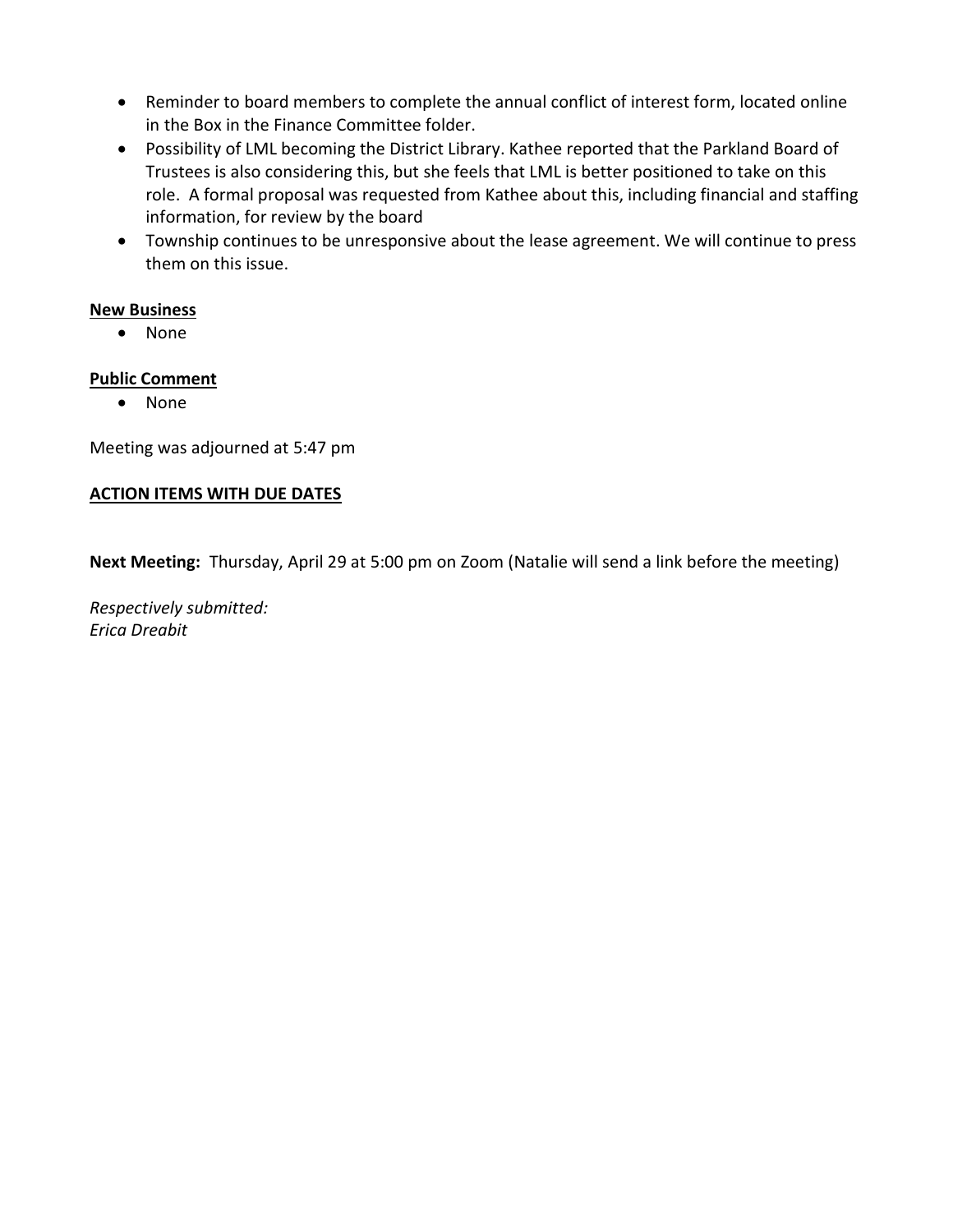# Library Director's Report (3/25/21)

# **Objectives**

## Community Partnership

- Programs for adults, teens and children will continue virtually
- AARP Tax Aide volunteers are meeting taxpayers in the parking lot by appointment only
- Summer Reading programs are being planned at the LMT parks

### Relevance

- Contactless-pickup appointments are available Monday through Thursday (three every ten minutes) from 10:00am to 5:50pm, Friday and Saturday 10:00am to 1:50pm. Times have been expanded to accommodate expected influx of Parkland patrons during their closure
- Computer services will resume Monday, March 22 and browsing appointments will begin National Library Week, April 5

## Fiscal Responsibility

- Susan submitted our CARES ACT Library Plan for \$2,708.64 to the District Consultant February 16 – no action
- The library received a second Paycheck Protection Loan for \$82,000
- Erica, Dain, and Susan provided signatures at Fulton Bank March 17. QNB signatures are in place
- An additional \$8,852.11 in LMT tax revenue (total \$603,852.11) was received March 19

## Communication and Leadership Effectiveness

- Provided staff the COVID 19 policy and part-time PTO update and discussed at March 10 staff meeting
- Attended the PaLA Legislative Town Hall Wednesday, March 10
- Natalie and I performed three annual staff reviews Thursday, March 18

## **Statistics**

• Available in  $Box$ 

## Programming